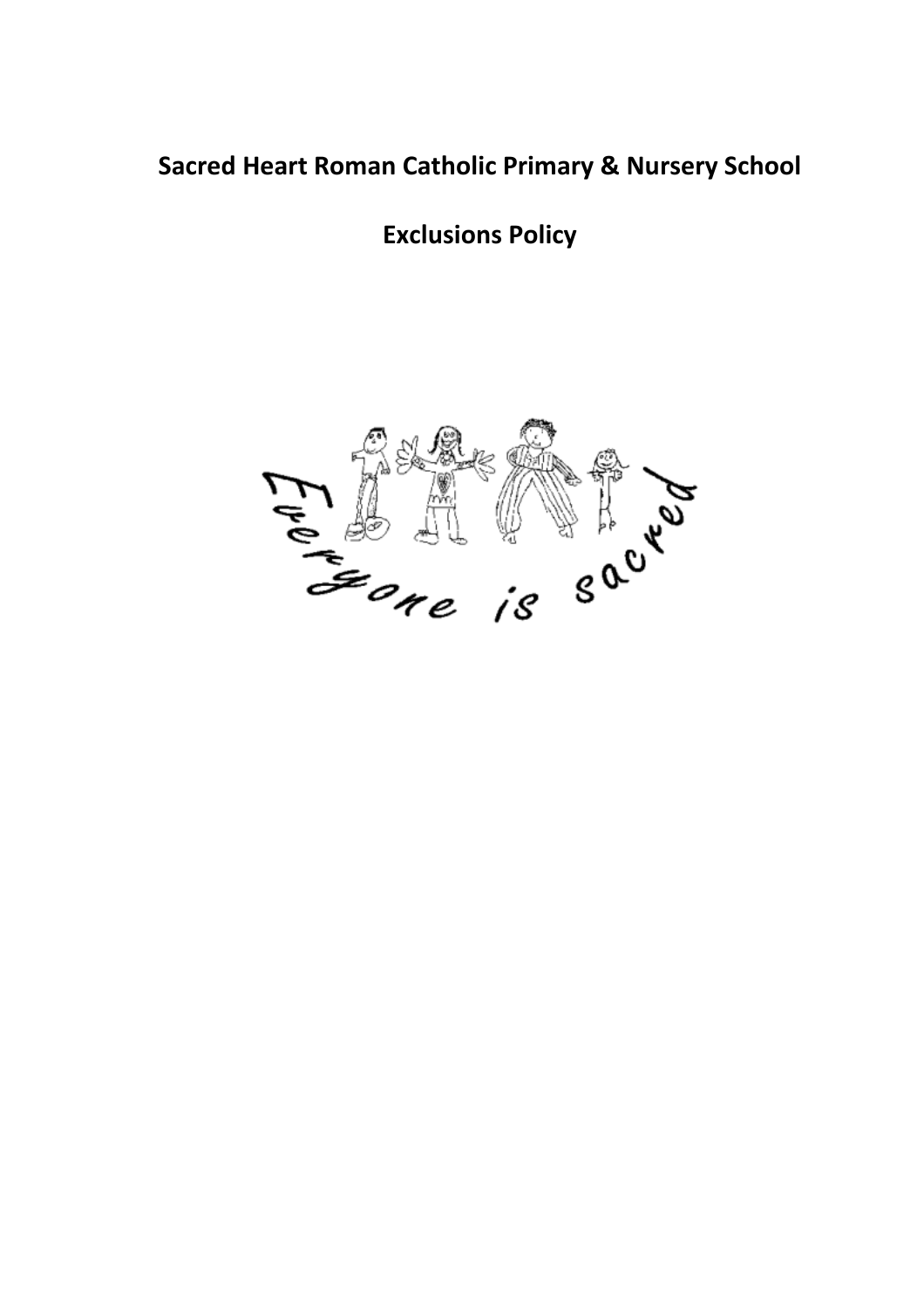# **Pupil Exclusion Policy**

| Date Adopted: 8th December 2016    |  |
|------------------------------------|--|
| Approval Committee: Governing Body |  |

## **Rationale**

A decision to exclude a pupil, either for a fixed period or permanently is seen as a last resort by the school. The school is responsible for communicating to pupils, parents and staff its expectations of standards of conduct. A range of policies and procedures are in place to promote good behaviour and appropriate conduct. No exclusion will be initiated without first exhausting other strategies or, in the case of a serious single incident, a thorough investigation. The investigation may be carried out by the Head Teacher or by a person delegated by the Head Teacher.

#### **Reasons for exclusion**

- Serious breach of the school's rules or policies.
- Risk of harm to the education or welfare of the pupil or others in the school.
- Breakdown of the relationship between the school and parents.
- Any exclusion will be at the recommendation of the Head Teacher.

#### **Fixed term exclusion**

A fixed term exclusion should be for the shortest time necessary; evidence suggests that one to three days is usually enough to secure benefits without adverse educational consequences.

#### **Persistent or cumulative problems**

Exclusion for a period of time from half a day to five days for persistent or cumulative problems would be imposed only when the school had already offered and implemented a range of support and management strategies. These could include

- discussion with the pupil
- mentoring
- behaviour log
- discussions with parents
- target setting
- checking on any possible provocation
- mediation
- counselling
- internal exclusion
- involvement of external agencies
- completion of a CAF.

Exclusion will not be used for minor incidents (e.g. failure to do homework, lateness, poor academic performance or breaches of uniform rules), except where these are persistent and defiant.

#### **Single incident**

Fixed term exclusion may be used in response to a serious breach of school rules and policies or a disciplinary offence. In such cases the Head Teacher will initiate the investigation of the incident thoroughly and consider all evidence to support the allegation, taking account of the school's policies. The pupil will be encouraged to give their version of events and a check will be made as to whether the incident may have been provoked, for example by bullying or racial harassment.

*Lead us Lord to act justly, to love tenderly, to walk humbly*